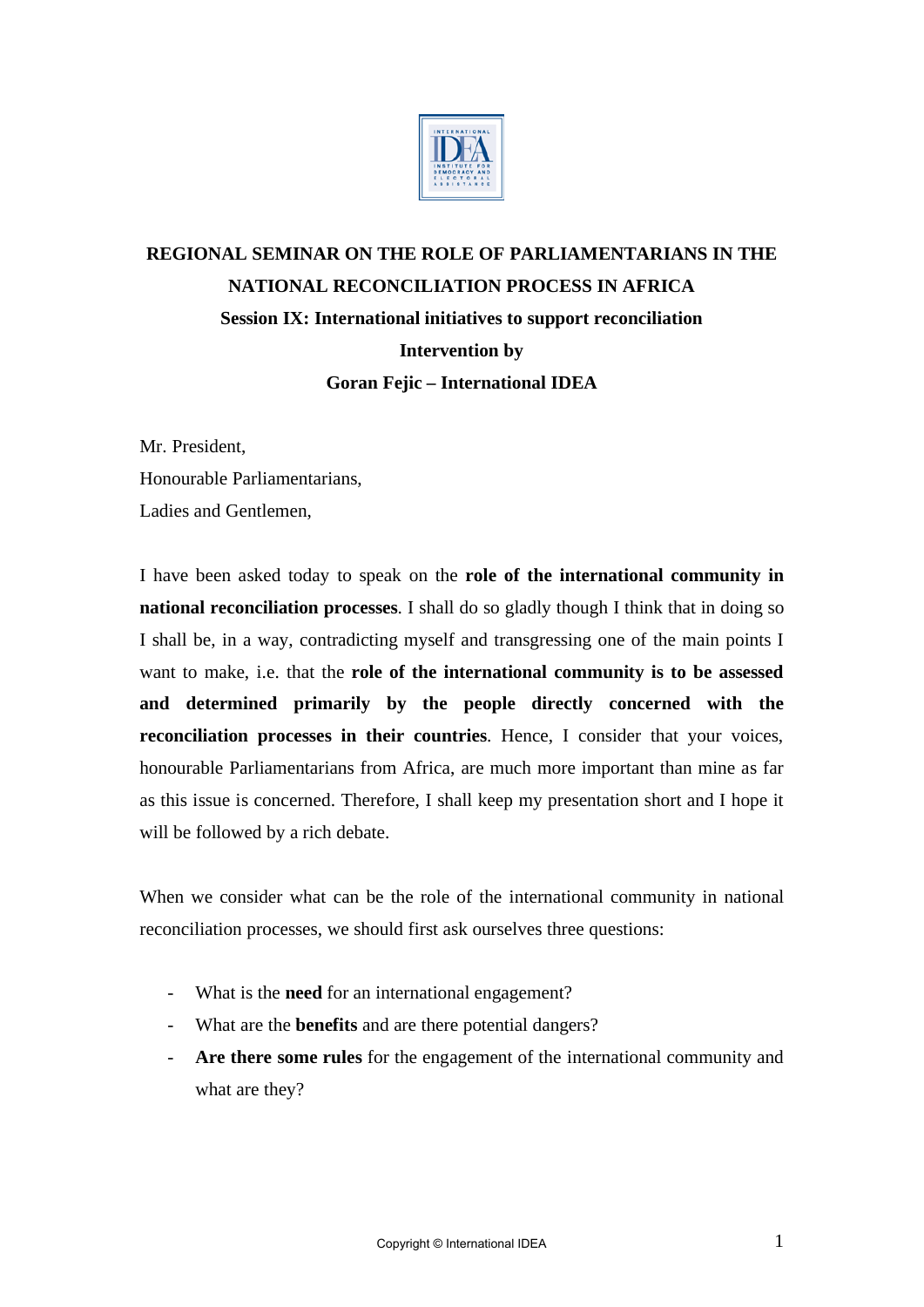Most societies emerging from violent conflict are totally impoverished. They lack the material and technical resources to set up healing projects, truth and reconciliation commissions and reparation programmes. They are often societies in a state of shock. They have suffered terrible blows and they have not had the opportunity to look at how other societies emerging from similar experiences have coped with and how they managed overcome the heavy burden of the past.

Hence, **outside support is needed and it may be extremely useful**. It can take many forms, some of them more general, others very specific.

- First of all, the **international community is often engaged in the process that leads to the end of a civil war and the consolidation of peace** in the immediate aftermath of a conflict. Through the United Nations, regional organisations or international NGOs it can exercise its influence so as to **support the inclusion of appropriate reconciliation programmes in the peace process**. It can put pressure on those groups in a post-conflict society that are ready to renew the conflict or disrupt the still fragile peace process – those we usually call the "spoilers".
- Second, many conflicts today have a regional dimension so that regional actors may have to be a part of the reconciliation process (which is very much the case in this part of the world, for example). The international community can help bringing together legislators and policy practitioners from the broader region to jointly exchange experiences and discuss reconciliation issues that have a broader regional significance. And that is precisely what we are doing here today in this Workshop on National Reconciliation Processes in Africa. Likewise, the African Union (AU) is engaged in supporting some peace processes in Africa, the European Union (EU) is active in supporting the peace process in the area we now call the Western Balkans or the former Yugoslavia, and the Organisation of American States (OAS) is supporting some peace processes in the Western Hemisphere (as, for example, in Haiti).
- Third, the international community is also a potential source of finance and expertise. Increasingly, bilateral and multilateral donors as well as regional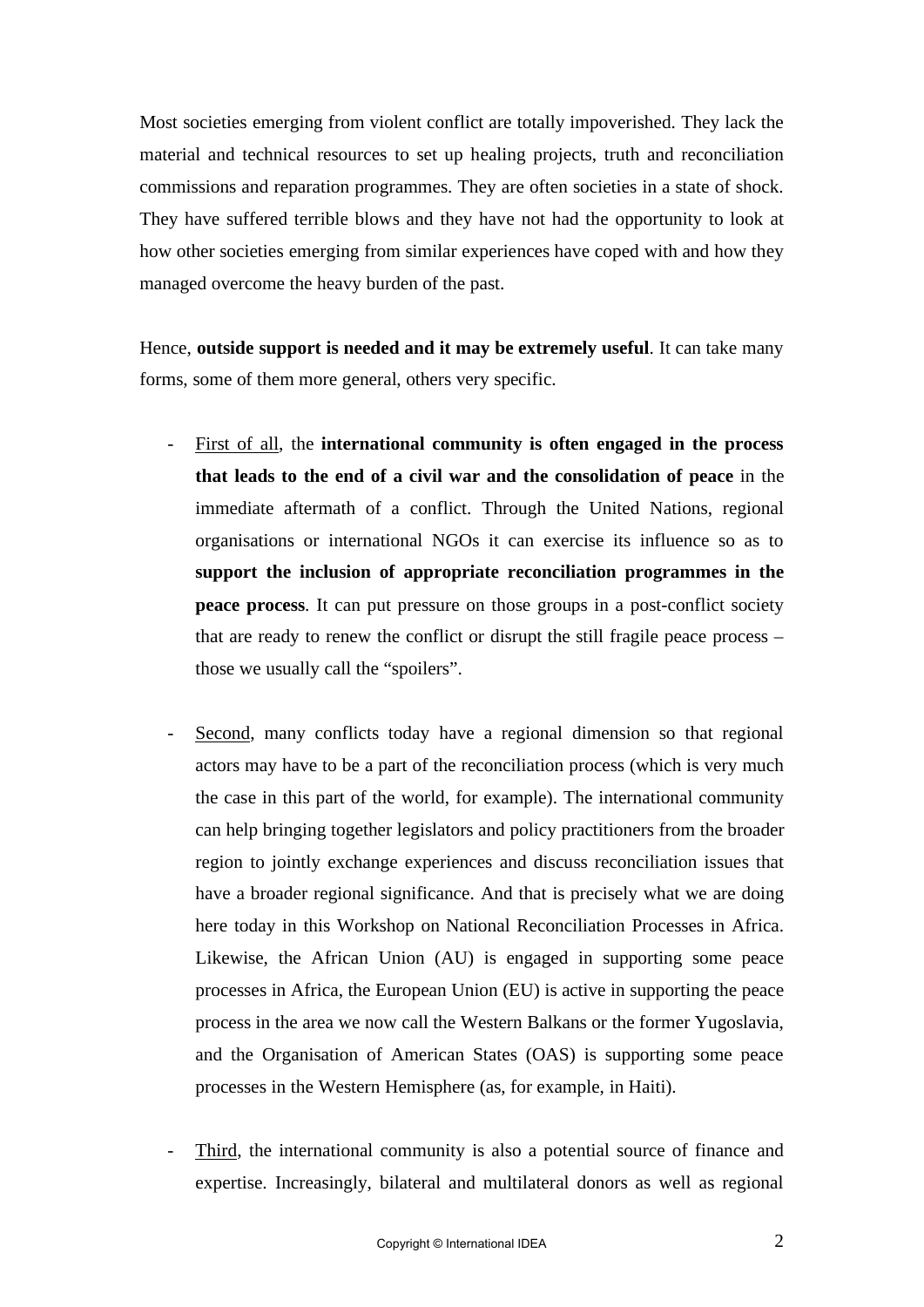actors are beginning to realise the importance of reconciliation as an ingredient of conflict prevention, human development, human security, the elimination of poverty and peace-building.

- Fourth, Justice is a specific area where the international community has been involved in processes that have a reconciliation potential. It has set **international tribunals** such as the ICTY in The Hague and the ICTR in Arusha. It has sponsored the setting up of **truth and reconciliation commissions** such as those in El Salvador, in Guatemala and in East Timor and many others.
- Fifth, international NGOs such as the International Centre for Transitional Justice in New York (ICTJ), the Institute for Justice and Reconciliation in Cape Town, or intergovernmental organisations such as International IDEA in Stockholm have gathered documentation and comparative knowledge and have developed professional expertise on reconciliation and transitional justice issues. They can organize workshops where national and regional stakeholders and decision-makers can exchange information and advice.
- Finally, there are very specific initiatives by which the international community can support various instruments of reconciliation and transitional justice. For example, it can assist truth commissions with forensic experts to identify victims in mass-graves or support the publication of the Truth and Reconciliation commission's report; it can finance reparation funds or help in the organisation of witness protection schemes; it can support the inclusion of reconciliation programmes in educational curricula, it can help in the design of reconciliation training programmes etc.

Therefore, we see that the **international community can have an important, sometimes indispensable role** and that the benefits from international support to a national reconciliation process can be very substantive. Yet, it is important to be aware that engaging foreign actors is not totally without dangers and that it might be useful to consider some rules and principles for their intervention.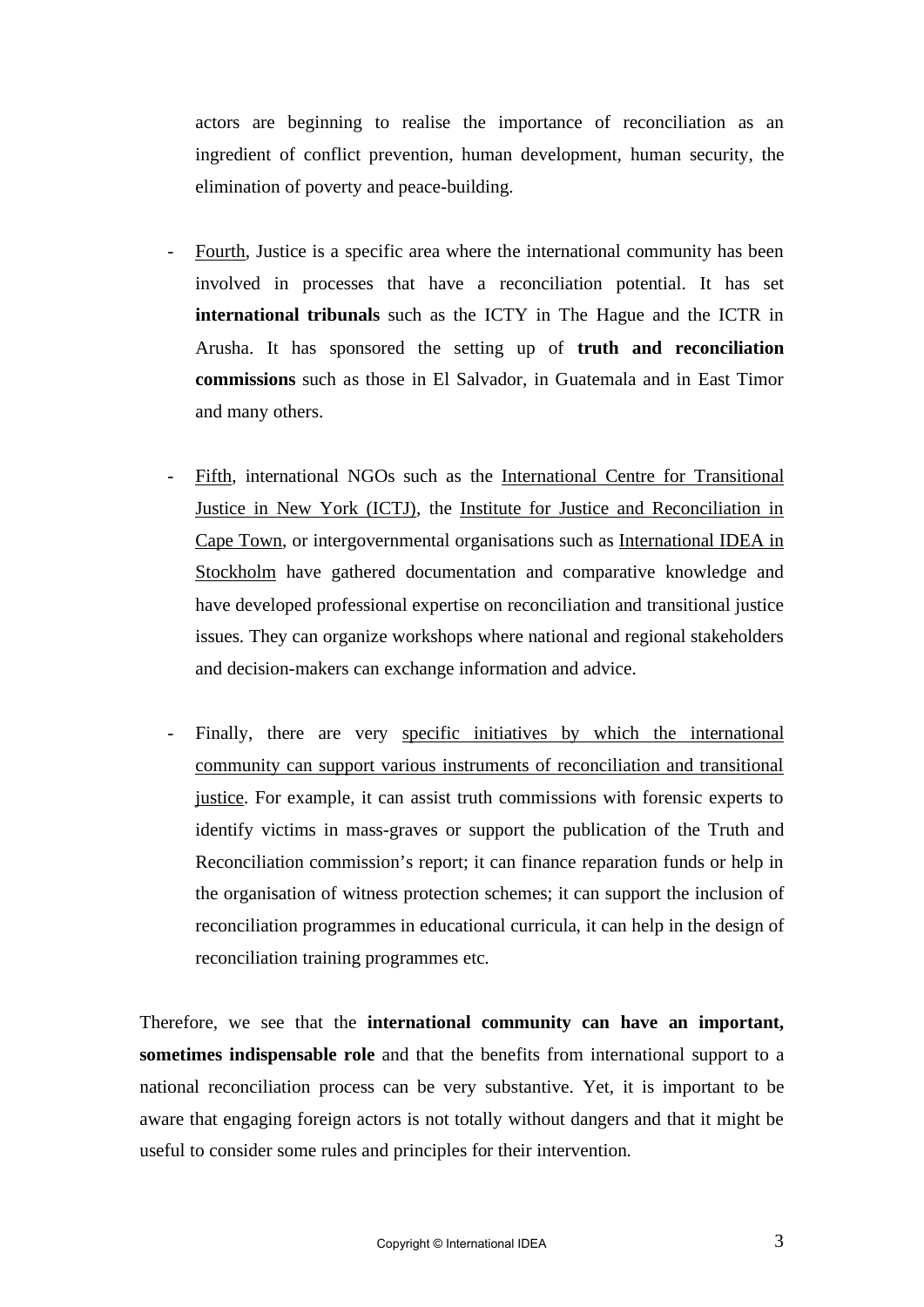Furthermore, it is important for national decision-makers to be aware of something that was already underlined the first day of our seminar, if my memory is correct, by Mr. Lous-Marie Nindorera, i.e. that the international community (very much like civil society) is not a monolithic bloc, a single entity that comes to you with ideas and proposals that are always coherent and compatible with each other.

In proposing some reconciliation tools instead of others, in proposing to accelerate or to delay the process, different segments of the international community can have different opinions – not necessarily because they have some hidden agendas of their own, but simply because they may have different perceptions of the country's priorities.

For example, some transitional justice and reconciliation tools, such as truth commissions have become increasingly popular with international donors and NGOs. International initiatives to set up such bodies may be well intentioned, but they should always be discussed and assessed by the people directly affected by the conflict and the representatives of the people affected, such as parliamentarians.

The international community can even be advising you opposite things at the same time. For example, the views of a UN peace-building mission are not necessarily the same of those of some international NGOs.

I know from personal experience, a country (I wish to point out that it is not an African country) in which some international NGOs were pressing for the immediate establishment of a transitional justice mechanism, while the UN mission was much more cautious considering that peace was still extremely fragile and that pointing the fingers at some still powerful perpetrators of abuses could incite them to opt out of the peace process and to renew the conflict. I don't wish to say who was right and who was wrong. What was most important in my view was that the issue generated a serious debate within the country, between the government and civil society.

Which is the proper moment in the peace process to set up a transitional justice mechanism? Too soon may endanger peace, too late may sanction impunity and